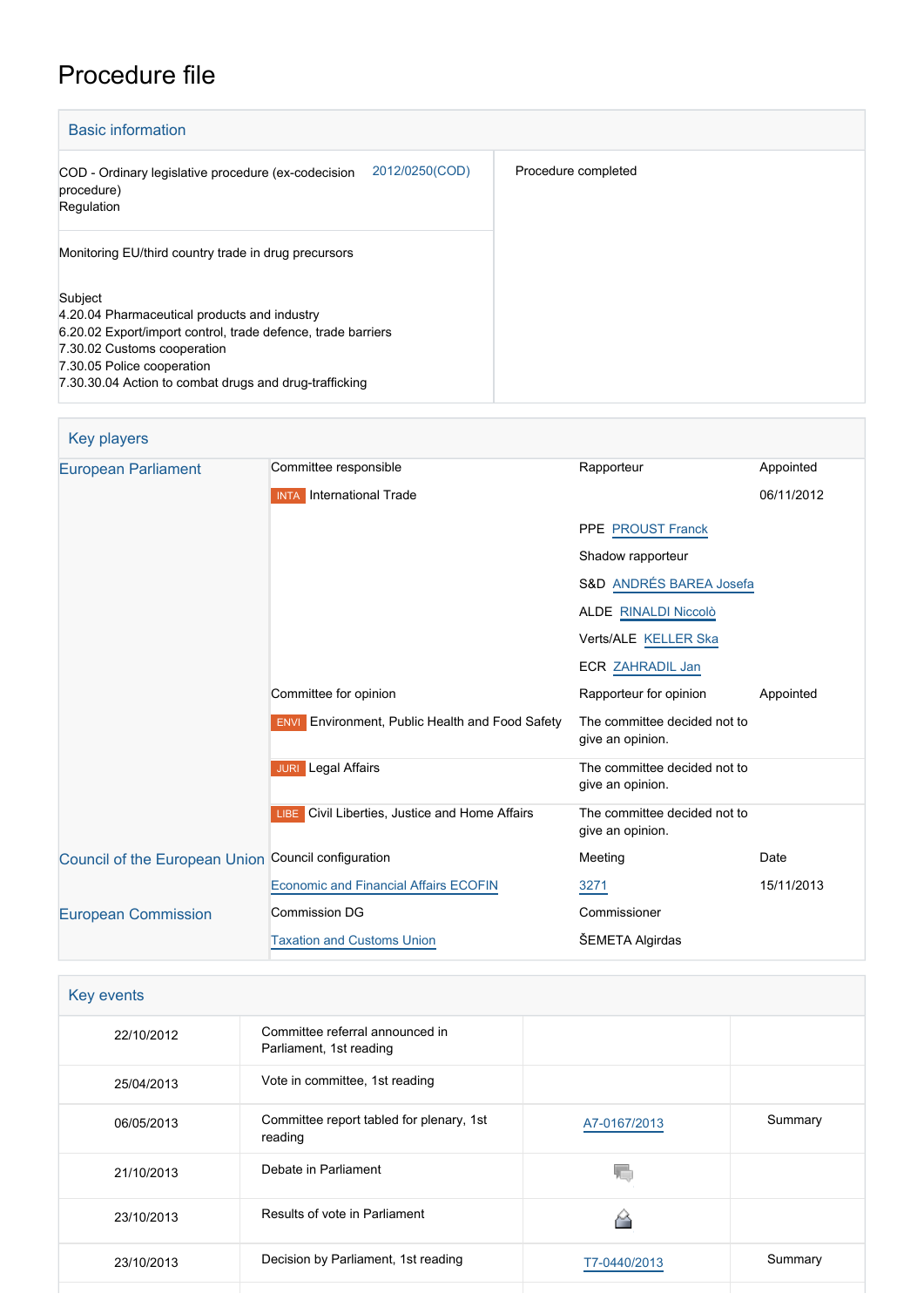| 15/11/2013 | Act adopted by Council after Parliament's<br>1st reading |  |
|------------|----------------------------------------------------------|--|
| 20/11/2013 | Final act signed                                         |  |
| 20/11/2013 | End of procedure in Parliament                           |  |
| 10/12/2013 | Final act published in Official Journal                  |  |

| <b>Technical information</b> |                                                                |  |
|------------------------------|----------------------------------------------------------------|--|
| Procedure reference          | 2012/0250(COD)                                                 |  |
| Procedure type               | COD - Ordinary legislative procedure (ex-codecision procedure) |  |
| Procedure subtype            | Legislation                                                    |  |
| Legislative instrument       | Regulation                                                     |  |
| Legal basis                  | Treaty on the Functioning of the EU TFEU 207                   |  |
| Other legal basis            | Rules of Procedure EP 159                                      |  |
| Stage reached in procedure   | Procedure completed                                            |  |
| Committee dossier            | INTA/7/10782                                                   |  |

### Documentation gateway

| Legislative proposal                                               | COM(2012)0521                                | 27/09/2012 | EC          | Summary |
|--------------------------------------------------------------------|----------------------------------------------|------------|-------------|---------|
| Document attached to the procedure                                 | SWD(2012)0267                                | 27/09/2012 | EC          |         |
| Document attached to the procedure                                 | SWD(2012)0268                                | 27/09/2012 | EC          |         |
| Document attached to the procedure                                 | N7-0047/2014<br>OJ C 357 06.12.2013, p. 0009 | 18/01/2013 | <b>EDPS</b> | Summary |
| Committee draft report                                             | PE504.126                                    | 01/02/2013 | EP          |         |
| Amendments tabled in committee                                     | PE506.180                                    | 01/03/2013 | EP          |         |
| Committee report tabled for plenary, 1st<br>reading/single reading | A7-0167/2013                                 | 06/05/2013 | EP          | Summary |
| Text adopted by Parliament, 1st reading/single<br>reading          | T7-0440/2013                                 | 23/10/2013 | EP          | Summary |
| Draft final act                                                    | 00071/2013/LEX                               | 20/11/2013 | <b>CSL</b>  |         |
| Commission response to text adopted in plenary                     | SP(2013)872                                  | 27/11/2013 | EC          |         |
| Follow-up document                                                 | COM(2020)0768                                | 30/11/2020 | EC          |         |

# Additional information National parliaments **[IPEX](http://www.ipex.eu/IPEXL-WEB/dossier/dossier.do?code=COD&year=2012&number=0250&appLng=EN)** European Commission **[EUR-Lex](http://ec.europa.eu/prelex/liste_resultats.cfm?CL=en&ReqId=0&DocType=COD&DocYear=2012&DocNum=0250)**

Final act

 [Regulation 2013/1259](https://eur-lex.europa.eu/smartapi/cgi/sga_doc?smartapi!celexplus!prod!CELEXnumdoc&lg=EN&numdoc=32013R1259) [OJ L 330 10.12.2013, p. 0030](https://eur-lex.europa.eu/legal-content/EN/TXT/?uri=OJ:L:2013:330:TOC) Summary

Final legislative act with provisions for delegated acts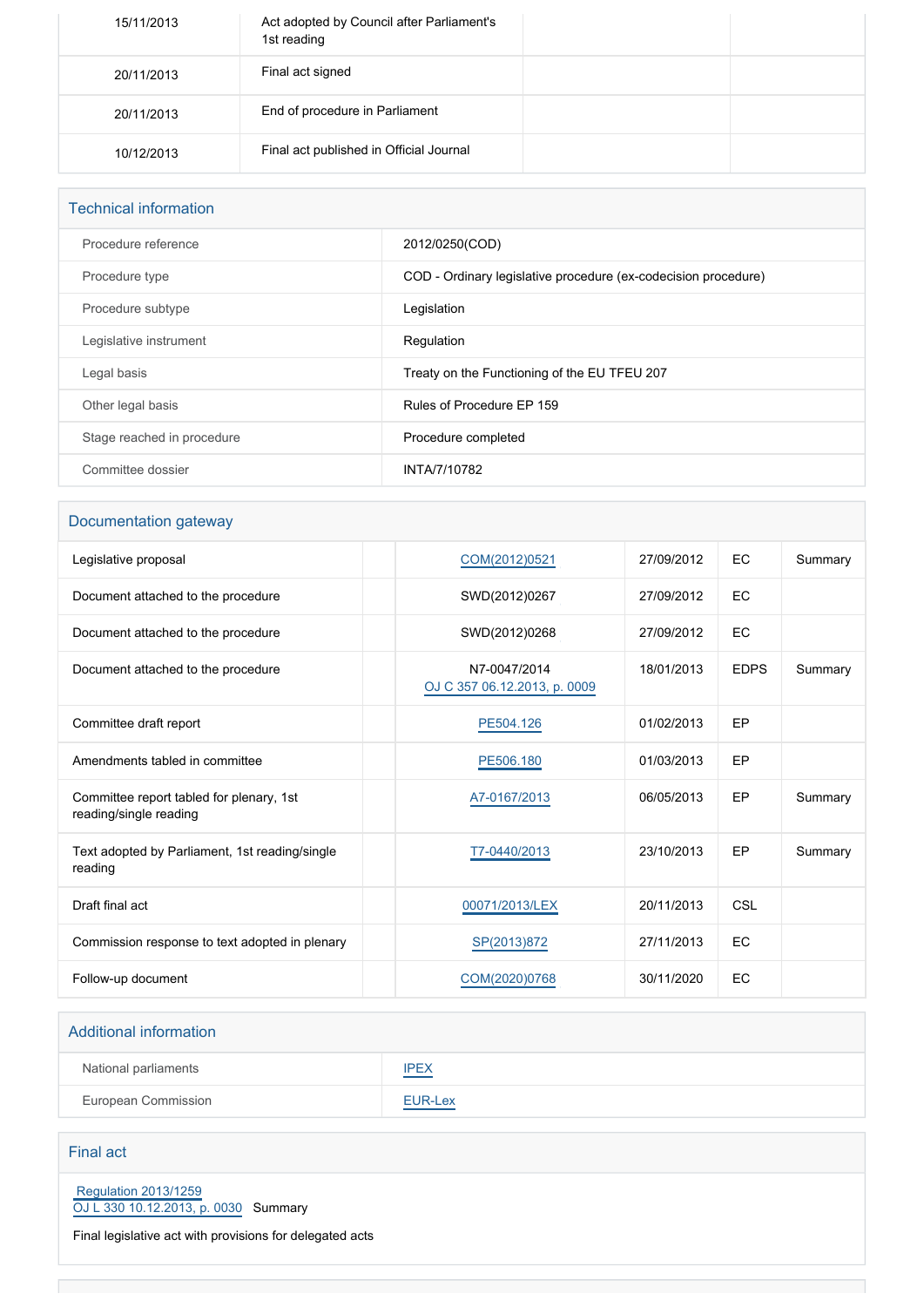#### Monitoring EU/third country trade in drug precursors

PURPOSE: to regulate the external trade in medicinal products containing ephedrine and pseudo-ephedrine and amending [Council Regulation](http://eur-lex.europa.eu/LexUriServ/LexUriServ.do?uri=OJ:L:2005:022:0001:0010:EN:PDF) [\(EC\) No 111/2005.](http://eur-lex.europa.eu/LexUriServ/LexUriServ.do?uri=OJ:L:2005:022:0001:0010:EN:PDF)

PROPOSED ACT: Regulation of the European Parliament and of the Council.

BACKGROUND: drug precursors are chemical substances having a wide variety of licit uses, such as in the synthesis of plastics, pharmaceuticals, cosmetics, perfumes, detergents, or aromas. They are traded for legitimate purposes on global markets, but some of them can also be diverted from the licit distribution channels for the illicit manufacture of narcotic drugs. Taking into account the wide legitimate uses of drug precursors, their trade cannot be prohibited.

Ephedrine and pseudoephedrine are chemical substances used for the manufacture of cold or allergy medicines. These two substances are also the main precursors for the manufacture of methamphetamine. While ephedrine and pseudoephedrine are controlled at international and EU level, the medicinal products containing them are not controlled when they are exported from or transiting through the Union customs territory. They are targeted by drug traffickers as a source of precursors for the illicit manufacture of methamphetamine because the ephedrine or pseudoephedrine contained in these products can be easily extracted.

Extent of the problem: in 2009, almost 7 400 seizures of methamphetamine, amounting to about 600 kg of the drug, were reported in Europe. Both the number of seizures and quantities increased over 2004-2009. In 2009, illicit methamphetamine laboratories were seized for the first time in several European countries. This is an indication that methamphetamine markets may be expanding in Europe.

Seizures of methamphetamine precursors contained in medicinal products have fluctuated considerably from 2007 until 2010. At European level, while in 2007 hardly any preparations were recorded out of the overall quantities seized, in 2008 and 2009 the amount of preparations out of the total quantities seized increased sharply and decreased considerably again in 2010. After the continued increase of seizures of medicinal products from 2007 to 2009, as a result of strengthened controls of medicinal products containing ephedrine and pseudoephedrine in several countries, particularly in Mexico and countries in Central America, the total amount of medicinal products seized worldwide decreased in 2010.

However, the increasing or decreasing level of seizures is only one indicator to illustrate that illicit manufacture is taking place in a given part of the world. The absence of a control mechanism for medicinal products containing ephedrine and pseudoephedrine remains a concern both at European and at global level.

Medicinal products for human use containing ephedrine or pseudoephedrine are excluded from the provisions of Regulation (EC) 111/2005, which applies to trade in drug precursors between the EU and third countries. This has led to a situation where these products could not be stopped or seized by Member States' competent authorities when these products were exported from or transiting through the Union customs territory, even though it was very likely that they would be misused for the illicit manufacture of methamphetamine in their country of destination.

Directive 2011/62/EU which relates to the prevention of the entry into the legal supply chain of falsified medicinal products addresses the distribution chain for medicines within the EU, importation of active substances, and 'introduction' of medicines, i.e. medicines brought into the customs territory without the intention of placing them on the market. These provisions are focused on preventing products that fall within the definition of falsified medicinal products from entering the legal supply chain. Given that the principal issue with drug precursors is one of legitimately produced products leaving the legal supply chain, it is unlikely that these provisions will make a significant contribution to tackling the issue of controlling medicinal products containing ephedrine or pseudoephedrine being exported or transiting through the EU.

The EU is criticised internationally for not taking adequate control measures across Member States to tackle this weakness.

By imposing EU control over these medicinal products, this proposal is aiming to make it more difficult, expensive and risky for criminals to source the chemicals they need to manufacture drugs. The proposal should work as a deterrent: it focuses on preventing the diversion of precursors. It concentrates on the supply reduction of the chemicals to make drugs and not on the supply of the drugs for the consumers.

IMPACT ASSESSMENT: the impact assessment report identified and assessed five policy options:

- Option 1: "baseline scenario": the status quo would be maintained.
- Option 2: voluntary measures by Member States to improve the situation.
- Option 3: giving authorities power to stop suspicious shipments.
- Option 4: giving authorities power to stop suspicious shipments and pre-export notification of legal shipments.
- Option 5: full control of trade in medicinal products containing ephedrine and pseudoephedrine.

The impact assessment concluded that Option 4 would be the most suitable one to address the problem, as it would: (i) provide for a legal basis, (ii) impose only one extra control requirement and (iii) generate hardly any additional administrative burden. The proposal notes that even though Option 5 could be considered the most effective by applying the strictest controls, the requirements would be disproportionate to the objective pursued by the present initiative. The added value provided by Option 4 compared to Option 3 is that, under the former Option, the synergy of two combined measures increases the effectiveness of each individual measure.

LEGAL BASIS: Article 207 of the Treaty on the Functioning of the European Union (TFEU).

CONTENT: the proposal provides that any export of medicinal products containing ephedrine or pseudoephedrine should be preceded by a pre-export notification sent by the competent authorities in the Union to the competent authorities of the country of destination. The pre-export notification system is up and running and measures are already compulsory for scheduled substances of Category 1. The proposal contains compulsory measures for the products containing Category 1 substances, such as medicinal products containing ephedrine or pseudoephedrine.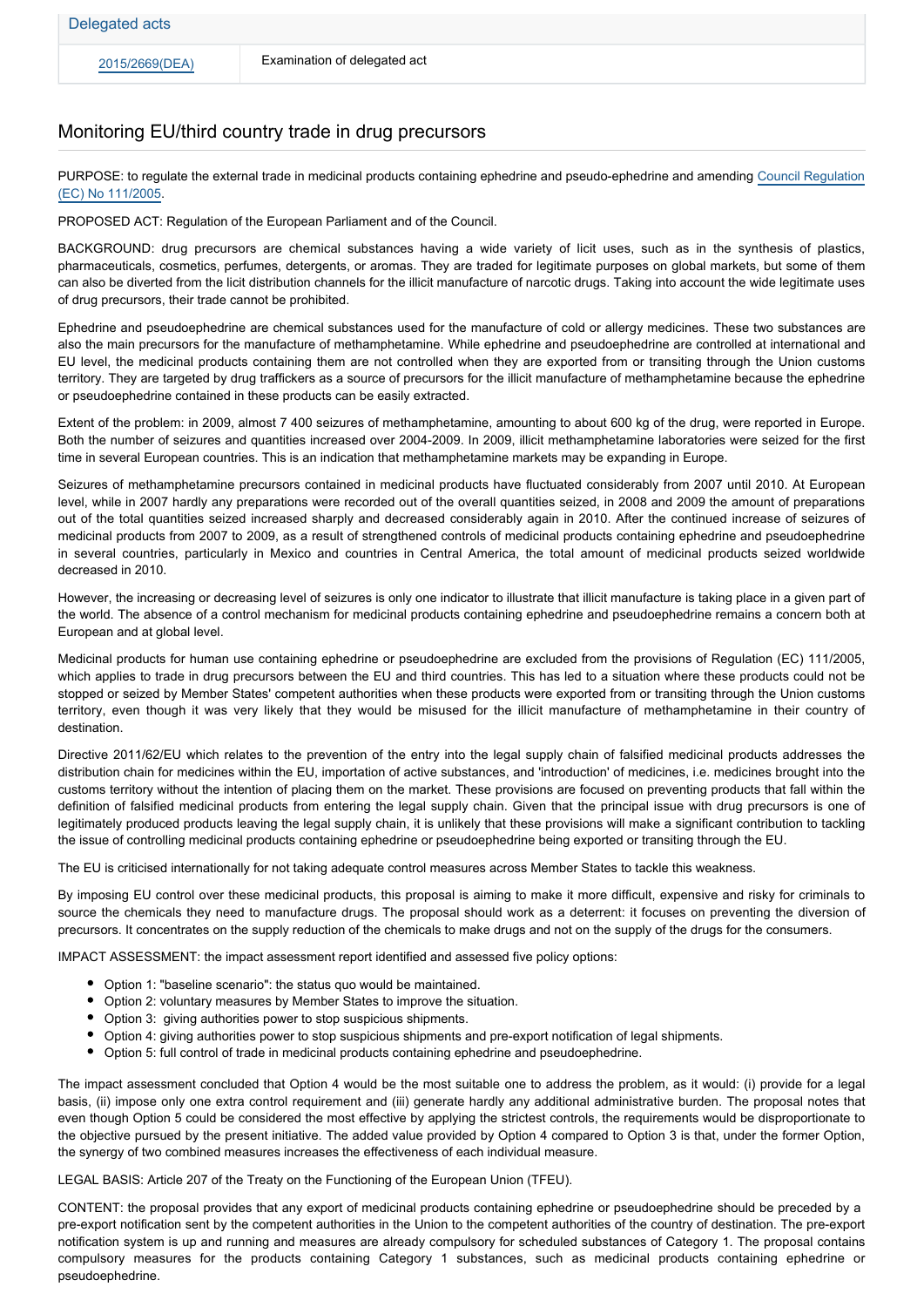Member States' competent authorities will be given the powers to stop or seize those products when there are reasonable grounds for suspecting that they are intended for the illicit drug manufacture, when they are exported, imported or in transit. At the moment, most customs authorities can only seize ephedrine or pseudoephedrine as raw substances.

The European Database on drug precursors created by Regulation (EC) No 273/2004 will be used to:

- · simplify Member States reporting with regard to seizures and stopped shipments in accordance with Article 12(12) of the United Nations Convention against Illicit Traffic in Narcotic Drugs and Psychotropic Substances adopted in Vienna on 19 December 1988;
- establish a European register of operators holding a licence or a registration, which will facilitate verification of the legitimacy of their transactions involving scheduled substances and enable operators to provide the competent authorities with information about their export, import or intermediary activities involving scheduled substances.

The proposal contains some other amendments aiming at facilitating the implementation of the Regulation and at increasing its effectiveness, the main ones being:

- the possibility of amending the Annex to the Regulation in order to react more quickly to new emerging trends in precursors diversion;
- a review clause to assess whether the amended Regulation will have been effective to prevent the diversion of medicinal products containing ephedrine or pseudoephedrine;
- the adaptation of the provisions of Regulation (EC) No 111/2005 in accordance with the rules on delegated and implementing acts under the Treaty on the Functioning of the European Union (TFEU).

BUDGETARY IMPLICATIONS: the proposal will not have an impact on human resources and on the European Union budget and is therefore not accompanied by a financial statement.

DELEGATED ACTS: in order to achieve the objectives of Regulation (EC) No 111/2005, the power to adopt acts in accordance with Article 290 of the Treaty on the Functioning of the European Union will be delegated to the Commission for specific purposes listed in the text.

### Monitoring EU/third country trade in drug precursors

Opinion of the European Data Protection Supervisor on the proposal for a regulation amending Regulation (EC) No 273/2004 on drug precursors and the proposal for a regulation amending Council Regulation (EC) No 111/2005 laying down rules for the monitoring of trade between the Community and third countries in drug precursors.

On 27 September 2012, the Commission adopted the [proposal for a regulation](http://www.europarl.europa.eu/oeil/FindByProcnum.do?lang=en&procnum=COD/2012/0261) amending Regulation (EC) No 273/2004 on drug precursors and the proposal for a Regulation amending Council Regulation (EC) No 111/2005 laying down rules for the monitoring of trade between the Community and third countries in drug precursors.

The EDPS was consulted on the same day.

The proposals aim to implement the 1988 UN Convention against illicit drug trafficking and psychotropic substances. The UN Convention and the Regulations aim at recognising and protecting legal trade of drug precursors while, at the same time, discouraging their diversion for illicit purposes.

Currently, measures to control intra-EU trade imply the processing of data of operators since they include the obligation for certain industry operators to appoint a responsible officer and notify his contact details to the competent authorities, obtain a licence or registration, ask customers to declare the uses of the drug precursors provided to them and immediately notify the competent authorities in case they suspect an order or transaction might be aimed at diverting drug precursors for illicit purposes.

As regards the control of external trade, the processing of data of operators is also necessary, as operators are obliged, for example, to apply to competent authorities for authorisation before importing or exporting drug precursors. Obligations for EU competent authorities include notifying certain third countries before an export of drug precursors takes place, and communicating to the Commission the result of their monitoring measures.

Following criticisms by the UN International Narcotics Control Board (INCB) on specific weaknesses of the current measures, the new proposals include, among others, the following amendments to the Regulations:

- the creation of a European Database on Drug Precursors,
- the reinforcement of the harmonised registration provisions,
- the extension of the registration requirement to users of acetic anhydride.

EDPSs position: the EDPS welcomes the general references to the applicability of EU data protection legislation, the fact that many of the categories of data to be processed are specified and the fact that the principle of purpose limitation is mentioned in the external trade proposal.

However, he recommends laying down in the main legislative texts the essential elements of the processing operations such as the exclusion of the processing of sensitive data. All the categories of data to be processed should also be specified preferably in the proposals, and at least by delegated acts.

He also recommends:

- laying down maximum retention periods in the proposals for all processing operations and specifying in the proposals that data on suspicious transactions has to be deleted as soon as they are not necessary any more,
- adding a new article to the proposals on how information on the processing operations should be provided to data subjects,
- as regards international transfers of personal data, including data protection safeguards in the text of the external trade regulation and in an international binding text or in binding agreements with the recipient third countries,
- as regards the European Database, if operators need to have access to it or it is to be used for additional purposes, this should be specified in the substantive part of the proposals, ensuring the supervision of the European database by a system of coordinated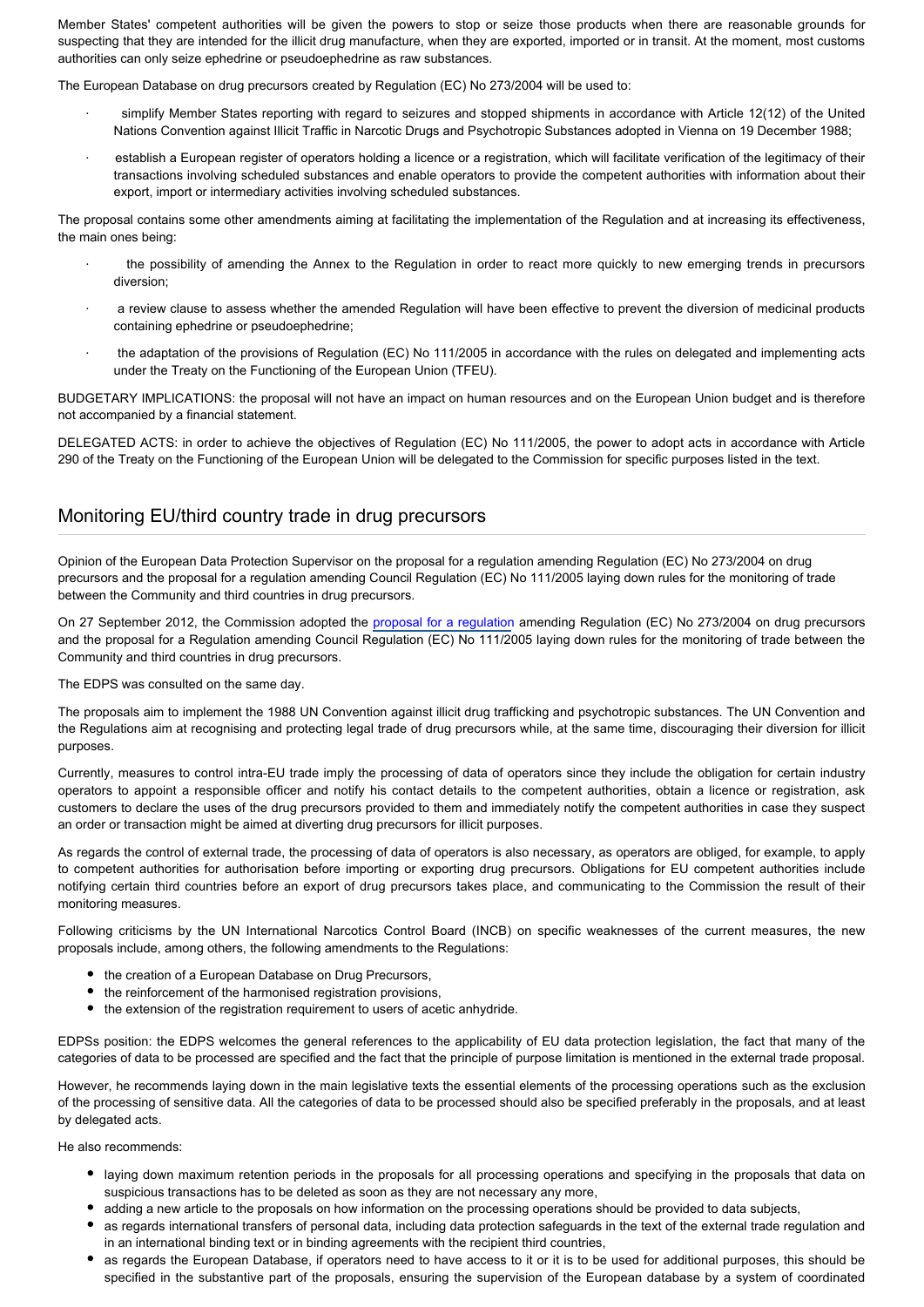supervision between the EDPS and national Data Protection Authorities, similar to what is foreseen for the Internal Market Information System,

as regards the register of European operators and the processing of summaries of transactions through the European database, specific data protection and security safeguards should be added, preferably to the proposals and at least by delegated or implementing acts.

As regards the principle of purpose limitation, the EDPS would like to remind that the interconnection and exchange or correlation of data of the European database with other databases managed by the Commission or by other entities for different purposes should in principle not be allowed.

#### Monitoring EU/third country trade in drug precursors

The Committee on International Trade adopted the report by Franck PROUST (EPP, FR) on the proposal for a Regulation of the European Parliament and of the Council amending Council Regulation (EC) No 111/2005 laying down rules for the monitoring of trade between the Community and third countries in drug precursors.

The parliamentary committee recommends that Parliaments position adopted at first reading according to the ordinary legislative procedure should be to amend the Commissions proposal as follows:

Inclusion of medicinal products in the definition of scheduled substances: Members considered that medicinal products should also be included within the definition of scheduled substances and that a new category of scheduled substances should therefore be created to take into account the specific characteristics of medicinal products.

Databases: concerning the European database establishing a European register of operators holding a licence or a registration for the legal trade in drug precursors and medicinal products containing ephedrine and pseudoephedrine, Members considered it should be regularly updated and the information provided should be used by the Commission and Member States' competent authorities only for the purpose of preventing the diversion of those products onto the illegal market (and thus not for law enforcement purposes).

Delegated acts: Members call for delegated acts to determine the cases in which a licence is not required and setting other conditions for the granting of licences, and implementing acts establishing a model for licences, that should ensure a systematic and consistent control and monitoring of operators.

Members also amended the duration of the delegation of power so that provision is made for the delegation of power of five years tacitly extended for an identical period of time (instead of for an indeterminate period).

The delegation of power should only apply to the addition of new substances. Accordingly, no scheduled substance may be withdrawn from the Annexes without going through the codecision procedure.

Concerning implementing acts, Members wanted the advisory procedure to apply rather than the examination procedure, given that only minor acts are concerned and that the fight against drug trafficking calls for an ability to react rapidly.

Report:lastly, Members called on the Commission to provide a report evaluating the functioning of the Regulation by 31 December 2017. Where appropriate, that report may be accompanied by a legislative proposal.

## Monitoring EU/third country trade in drug precursors

The European Parliament adopted by 583 votes to 58 with 39 abstentions, a legislative resolution on the proposal for a regulation of the European Parliament and of the Council amending Council Regulation (EC) No 111/2005 laying down rules for the monitoring of trade between the Community and third countries in drug precursors.

Parliament adopted its position in first reading following the ordinary legislative procedure. The amendments adopted in plenary are the result of a compromise negotiated between Parliament and Council.

Control of medicinal products containing certain scheduled substances: medicinal products and veterinary medicinal products containing ephedrine or pseudo-ephedrine must be included in the definition of scheduled substances. A new category of substances was created (category 4) in the annex of the Regulation in which this type of medicinal product must be included.

Preventing diversions involving non-scheduled substances: with a view to enabling Member States to react more quickly with regard to new trends in drug precursors' diversion, Member States would be able to empower their competent authorities to obtain information on any orders for or operations involving non-scheduled substances, or to enter business premises to obtain evidence of suspicious transactions involving such substances. In addition, competent authorities should prevent the introduction into, or the departure from, the customs territory of the Union of non-scheduled substances, where it can be demonstrated that such substances will be used in the illicit manufacture of narcotic drugs or psychotropic substances.

Labelling of products: Operators must ensure that labels are affixed on any packaging containing scheduled substances, except substances listed in Category 4 of the Annex, indicating their name or, in the case of a mixture or a natural product, its name and the name of any scheduled substance, contained in the mixture or in the natural product.

Licensing and registration procedure: operators established in the Union, other than customs agents and transporters when acting solely in that capacity, engaged in import, export or intermediary activities involving scheduled substances shall hold a licence or a registration as the case may be, depending on the category of product. The competent authority of the Member State in which the operator is established shall issue the licence.

In considering whether to grant a licence or a registration, the competent authority shall take into account the competence and integrity of the applicant, in particular the absence of any serious infringement or repeated infringements of legislation in the field of drug precursors and the absence of a record of any serious criminal offence.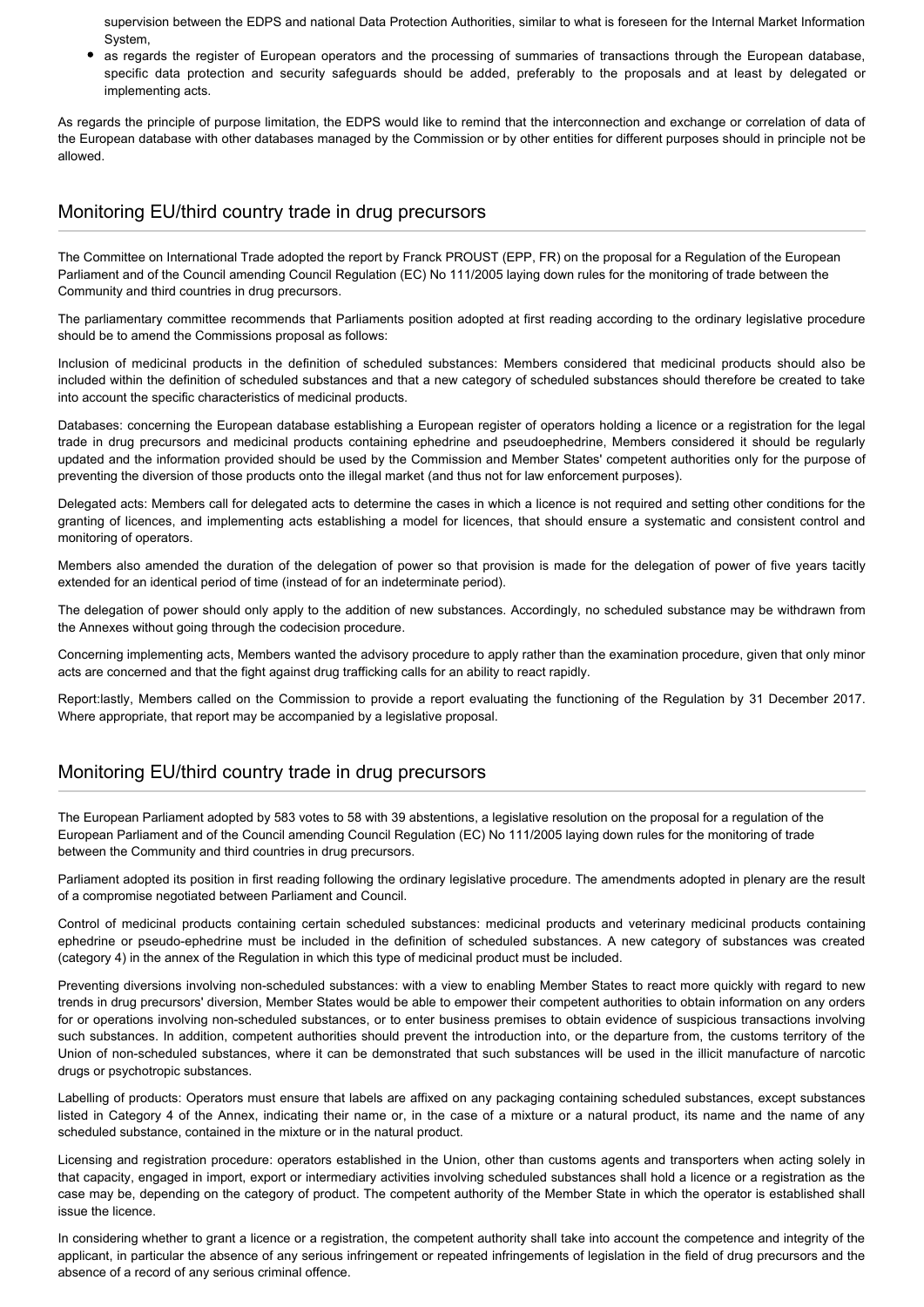Database: competent authorities should share between themselves and with the Commission, through the European database on drug precursor), established under Regulation (EC) No 273/2004, information on seizures and stopped shipments in order to improve the overall level of information on trade in drug precursors, including medicinal products. The European database should be used to simplify the reporting by Member States with regard to seizures and stopped shipments. It should also serve as a European register of operators holding a licence or registration which will facilitate verification of the legitimacy of their transactions involving scheduled substances, and should enable operators to provide the competent authorities with information about their export, import or intermediary activities involving scheduled substances. That European register should be regularly updated and the information it contains should be used by the Commission and Member States' competent authorities only for the purpose of preventing the diversion of drug precursors onto the illegal market.

Processing of personal data: Member States and the Commission should process personal data only in a manner compatible with the purposes of Regulation (EC) No 111/2005, as amended by this Regulation, and the delegated and implementing acts adopted pursuant thereto. Those data should be processed in accordance with Union legislation concerning the protection of individuals with regard to the processing of personal data, in particular Directive 95/46/EC of the European Parliament and of the Council and Regulation (EC) No 45/2001 of the European Parliament and of the Council.

Communication with Member States: the competent authorities in each Member State must communicate to the Commission in electronic form via the European database in a timely manner all relevant information on the implementation of the monitoring measures laid down in this Regulation, in particular as regards substances used for the illicit manufacture of narcotic drugs or psychotropic substances and methods of diversion and illicit manufacture, and their licit trade.

Delegated acts: the Commission will be empowered to adopt by delegated acts a series of technical provisions, notably those setting put the conditions for granting registrations and for determining cases where a registration is not required .The duration of the delegation of power is 5 years. The delegation of power shall be tacitly extended for periods of an identical duration, unless the European Parliament or the Council opposes such extension not later than three months before the end of each period.

Implementing acts: implementing powers are conferred on the Commission, namely to establish a model for licences, the procedural rules on the provision of information that is required by the competent authorities to monitor export, import or intermediary activities of operators

Report: the Commission will submit a report to the European Parliament and to the Council on the implementation of the Regulation, and in particular on the possible need for additional action to monitor and control suspicious transactions with non-scheduled substances.

Annex: the list of schedules substances has been amended and a new Category 4 has been inserted for medicinal products containing ephedrine or pseudo-ephedrine.

### Monitoring EU/third country trade in drug precursors

PURPOSE: to regulate the external trade in medicinal products containing ephedrine and pseudo-ephedrine and amending [Council Regulation](http://eur-lex.europa.eu/LexUriServ/LexUriServ.do?uri=OJ:L:2005:022:0001:0010:EN:PDF) [\(EC\) No 111/2005](http://eur-lex.europa.eu/LexUriServ/LexUriServ.do?uri=OJ:L:2005:022:0001:0010:EN:PDF) laying down rules for the monitoring of trade between the Community and third countries in drug precursors.

LEGISLATIVE ACT: Regulation (EU) No 1259/2013 of the European Parliament and of the Council amending Council Regulation (EC) No 111/2005 laying down rules for the monitoring of trade between the Community and third countries in drug precursors.

CONTENT: this Regulation aims to strengthen the control of international trade in medicinal products containing ephedrine or pseudoephedrine exported from or transiting through the customs territory of the Union in order to prevent their diversion for the illicit manufacture of narcotic drugs or psychotropic substances.

To this end, the following measures are provided:

- control of medicinal products containing certain scheduled substances: medicinal products and veterinary medicinal products containing ephedrine or pseudo-ephedrine must be included in the definition of scheduled substances. A new category of substances was created (category 4) in the annex of the Regulation in which this type of medicinal product must be included;
- preventing diversions involving non-scheduled substances: with a view to enabling Member States to react more quickly with regard to new trends in drug precursors' diversion, Member States would be able to empower their competent authorities to obtain information on any orders for or operations involving non-scheduled substances, or to enter business premises to obtain evidence of suspicious transactions involving such substances. In addition, competent authorities should prevent the introduction into, or the departure from, the customs territory of the Union of non-scheduled substances, where it can be demonstrated that such substances will be used in the illicit manufacture of narcotic drugs or psychotropic substances. Member States competent authorities should be given the powers to stop or seize those medicinal products where there are reasonable grounds for suspecting that they are intended for the illicit manufacture of narcotic drugs or psychotropic substances, when they are exported, imported or in transit.

It should be noted that this Regulation clarifies the definition of a scheduled substance: in this regard, the term pharmaceutical preparation, which stems from the United Nations Convention against Illicit Traffic in Narcotic Drugs and Psychotropic Substances adopted in Vienna on 19 December 1988 (the United Nations Convention), is deleted as it is already covered by the relevant terminology of Union legal acts, namely medicinal products. Moreover, the term other preparations is deleted as it duplicates the term mixtures already used in that definition.

Labelling of products: operators must ensure that labels are affixed on any packaging containing scheduled substances, except substances listed in Category 4 of the Annex (Medicinal products and veterinary medicinal products containing ephedrine or its salts) indicating their name or, in the case of a mixture or a natural product, its name and the name of any scheduled substance, contained in the mixture or in the natural product.

Licensing and registration procedure: operators established in the Union, other than customs agents and transporters when acting solely in that capacity, engaged in import, export or intermediary activities involving scheduled substances shall hold a licence or a registration as the case may be, depending on the category of product. The competent authority of the Member State in which the operator is established shall issue the licence.

In considering whether to grant a licence or a registration, the competent authority shall take into account the competence and integrity of the applicant, in particular the absence of any serious infringement or repeated infringements of legislation in the field of drug precursors and the absence of a record of any serious criminal offence.